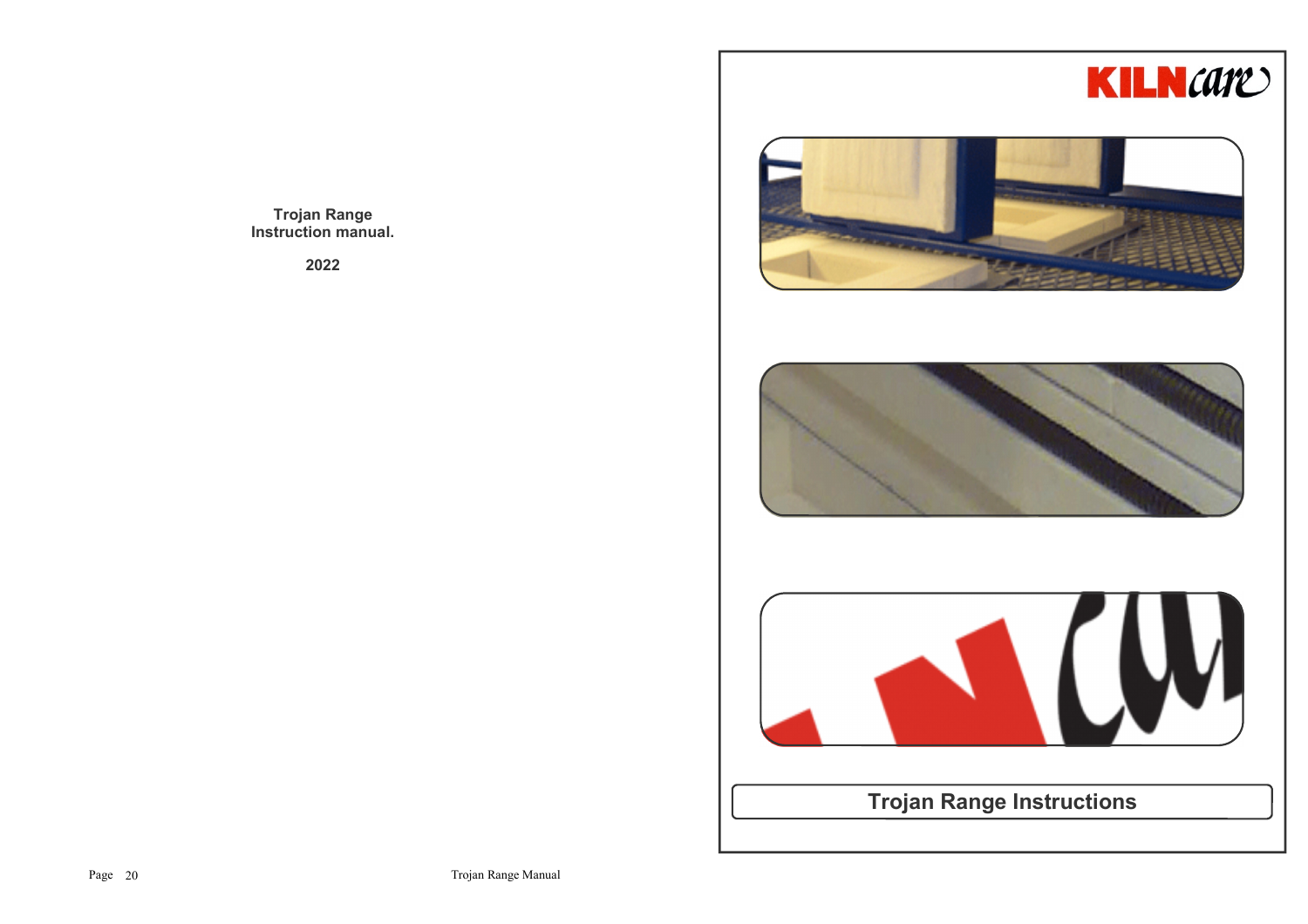

**Thank you for choosing to purchase one of the Trojan range of kilns for your glass work.**

**We hope you will have many years happy use out of your kiln.** 

**The Trojan range is very much a tried and tested formula. One that has seen this range of kilns provide reliable service in both educational and studio use for over 3 decades.**

**Please read this manual fully to get to know your kiln before use.**

 **Index**

Page

- 2 Safety notices<br>3 For your record
- 3 For your records / Where to site your kiln
- 4 Electrical connection
- 
- 6 Initial firing7 Operation / The vents
- The interlock / Loading 8
- 9 What to expect / Care
- 10 Safety circuit
- 11 ST 315 basic instructions
- 14 3300/3 basic instructions
- 17 Trouble shooting
- 18 Contact us
- 23 CE Certificate

## **Safety notices**

Your Trojan is designed and built to meet all European Directives and British Standards.

 However, as with all kilns, there are certain measures that you must take to achieve optimum safety.

#### **Electricity**

 The Trojan range meets all Electrical Safety Directives, including a door safety interlock switch. However, the kilns are electric and as such certain measures should be taken.

Keep the kiln dry.

# **European Declaration of Conformity.**

**Kilncare Limited, The Kiln Works, 907 Leek New Road, Baddeley Green, Stoke on Trent, Staffordshire, United Kingdom, ST2 7HQ.**

We declare that the equipment described below was manufactured ourselves to comply with directives listed.

 We do not give any assurance that the equipment is suitable for any purpose other than that listed below and must be operated and maintained in accordance with our operating instructions.

**Products.**

Trojan range of kilns.

**Directives.**

 LVD - Low Voltage Directive 2006/95/EC. EMC - Electromagnetic Compatibility Directive 2004/108/EC# $\#$ The equipment is intended for use only in premises having a service current capacity of 100 A per phase, supplied from a distribution network having a nominal voltage of 400/230 V, The user should determine in consultation with the supply authority, if necessary, that the service current capacity at the interface point is sufficient for the equipment.

**Harmonized Standards.**BS EN 1088:1995+A2:2008, BS EN 55014-1:2006, BS EN 55014-2:1997.

> **Description.** Glass casting kiln

**Purpose of use.**For the firing of glass items to the maximum temperature shown..

> **Product serial number.**As per affixed data plate.

> > **Manufacture year.**2022

Technical documentation is held for this product.

 Lee Sherwin,Director,

Shower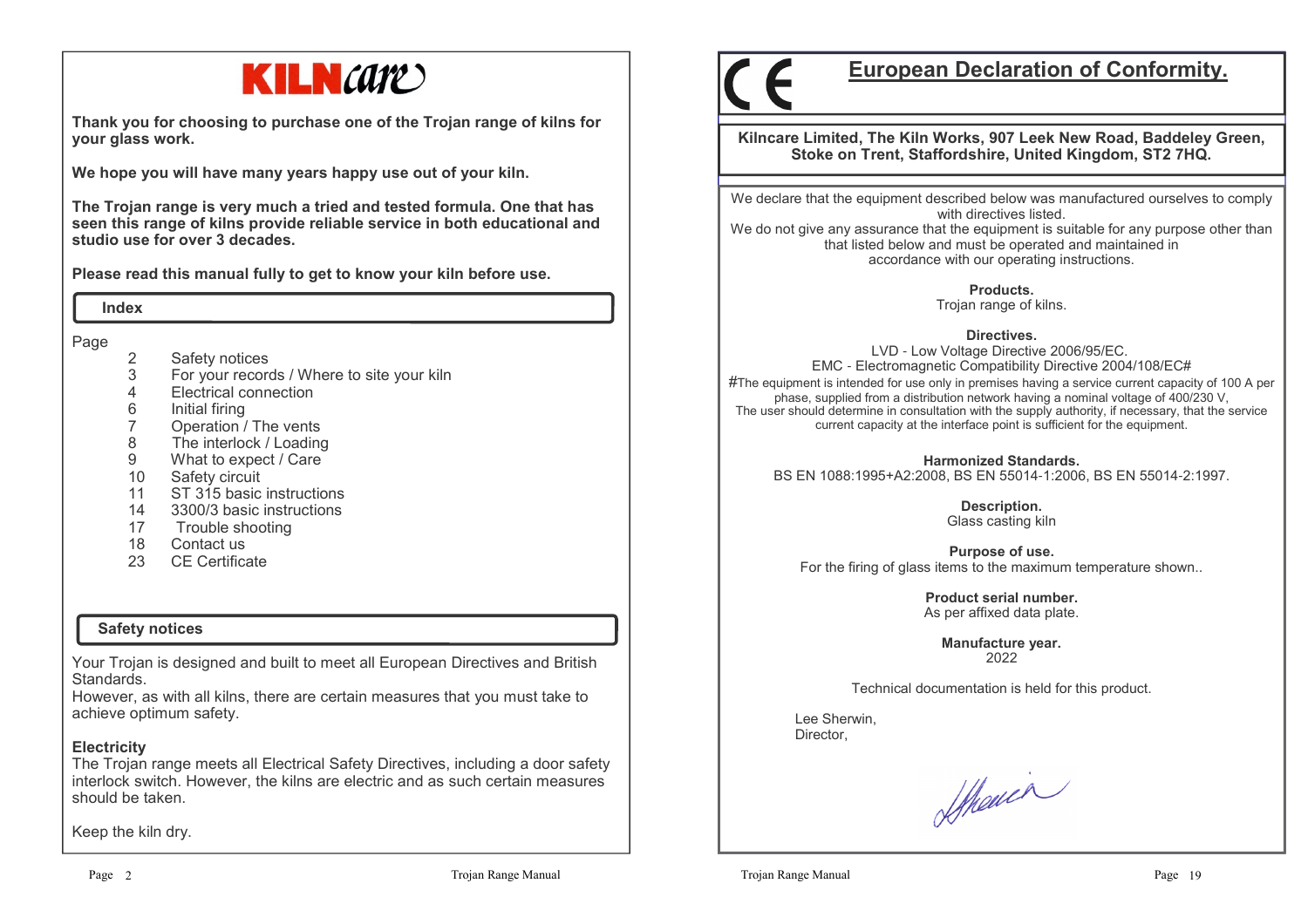Never attempt to remove any of the kiln covers or do any repair work when the kiln is plugged into a mains electricity socket or with the isolator turned on.

Never use the kiln if external cables are damaged.

Have the kiln tested by a competent person at least every 12 months.

# **Hot Surfaces**

 The kiln will have hot surfaces. Do not touch the kiln when it has been on for any period of time as the case temperatures will rise with time.

Keep pets clear at all times.

Keep the kiln clear of flammable items such as curtains etc.

 **Your new arrival**

| For your records  |  |
|-------------------|--|
| Date of purchase. |  |

**Company purchased from \_\_\_\_\_\_\_\_\_\_\_\_\_\_\_\_\_\_\_\_**

**First date of use** 

**Unpacking your kiln**

 Once unpacked please show consideration to the environment when disposing of your kiln packaging.

## **Where to install your kiln**

 Position the kiln allowing a minimum of 30cm clearance around both sides. The kiln casing will get hot and so any combustible material must be kept at a safe distance. Never leave combustible materials on the kiln or touching the kiln during a firing.

Do not site the kiln close to flammable items such as curtains etc.

The floor must be capable of carrying the weight of the kiln. Consideration must also be given to the ceiling area above the kiln as heat will radiate upwards from the kiln.

 Also there will be high temperatures vented through the roof chimney if it is used to cool the kiln especially. For this reason we recommend a minimum of 800mm clearance between the lid of the kiln and the room ceiling. If in any doubt use a vented canopy or some other form of heat protection for the room ceiling.

**———————————————————————————————————** 

**———————————————————————————————————** 

**———————————————————————————————————** 

**———————————————————————————————————** 

**———————————————————————————————————** 

**———————————————————————————————————** 

**———————————————————————————————————** 

**———————————————————————————————————** 

**———————————————————————————————————** 

**———————————————————————————————————** 

**———————————————————————————————————** 

**———————————————————————————————————** 

**———————————————————————————————————** 

**———————————————————————————————————** 

**———————————————————————————————————**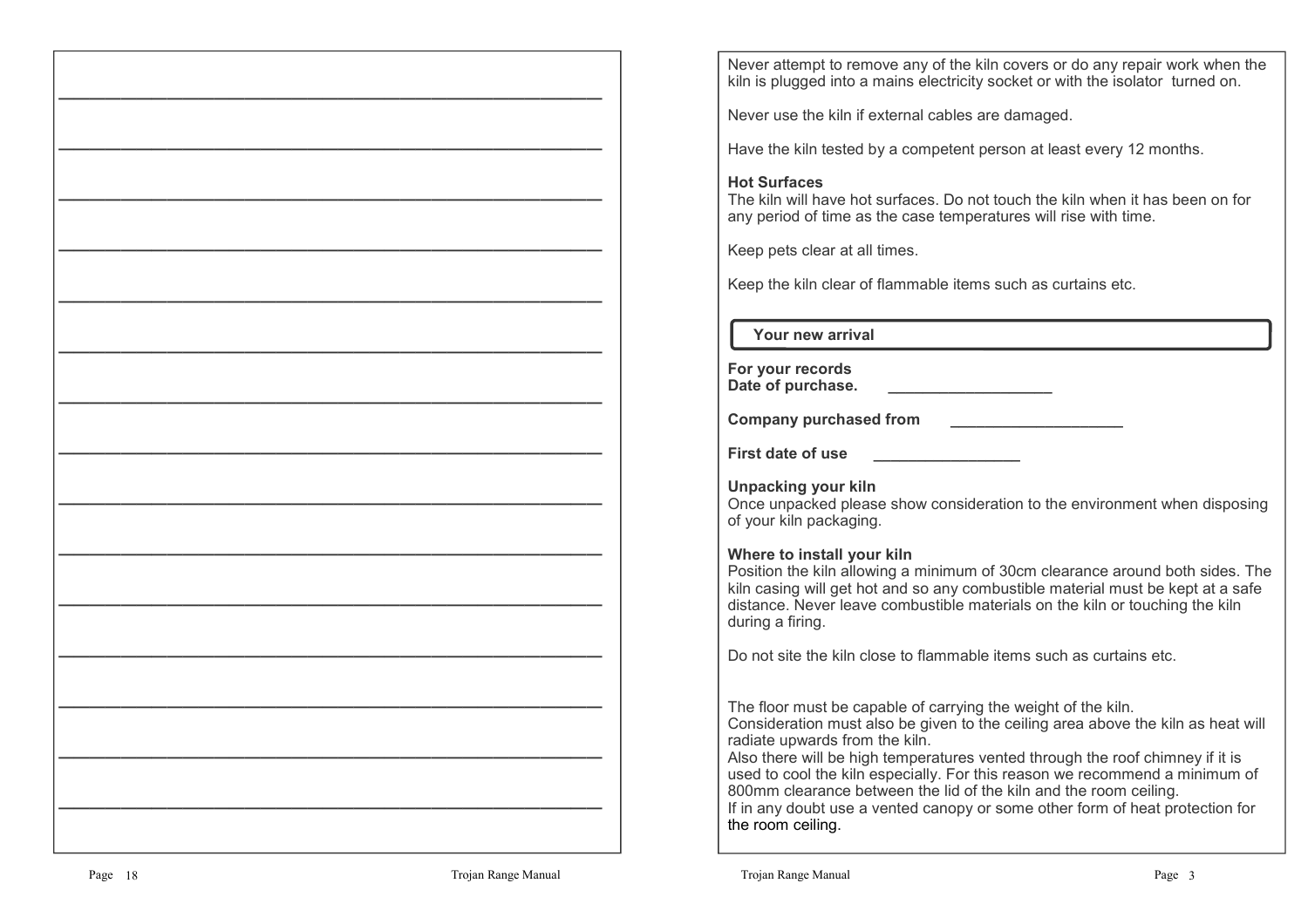I**MPORTANT**. It is advised that the kiln is left untouched until the kiln has finished it's given program and fully cooled. Remember, whilst the kiln is cooling it may be possible that the external case temperature actually increases.

KEEP PETS AND CHILDREN AWAY FROM THE KILN DURING ITS FULL CYCLE AND UNTIL COOL.

Do not site the kiln outside.

It is advised to site the kiln in a room that has ventilation.

 After the first couple of firings there is almost no emissions from the kiln but there will always be vapour etc released by whatever you are firing in the kiln, especially stains so room ventilation is always advisable.

 The type of room venting required depends on many factors and so it is best to contact a ventilation specialist if in any doubt.

# **Electrical connection**

Trojan kilns will require connection to a suitable electrical supply.

If the kiln is to be used on a 3-phase supply a neutral must also be supplied.

The electrical supply MUST have a sound earth connection.

The terminals are for use with cable of a size up to 10mm.

REMEMBER that if the kiln is then re-connected to a 3-phase supply then this link MUST be removed. The black and green terminals are for Neutral and Protective Earth respectively.

 As always we recommend that the connections are done by a qualified electrician**.**

## **KILNS AND R.C.D. "TRIPS"**

 On initial testing, the kiln may show a low insulation resistance reading, this is normal and will improve as the kiln dries. Kilns are porous by nature and will absorb moisture from the atmosphere, especial if the kiln is new or has had a period of inactivity.

Due to the reasons stated above and to insulation material properties, a certain amount of leakage to earth will probably be evident, therefore the fitting of a 30ma R.C.D. in the circuit can create a fault condition at low temperatures if the kiln is damp, at higher temperatures as the kiln insulation heats up, when first fired or used after a long period of inactivity.

This problem is relatively rare but can be solved by the fitting of a 100ma

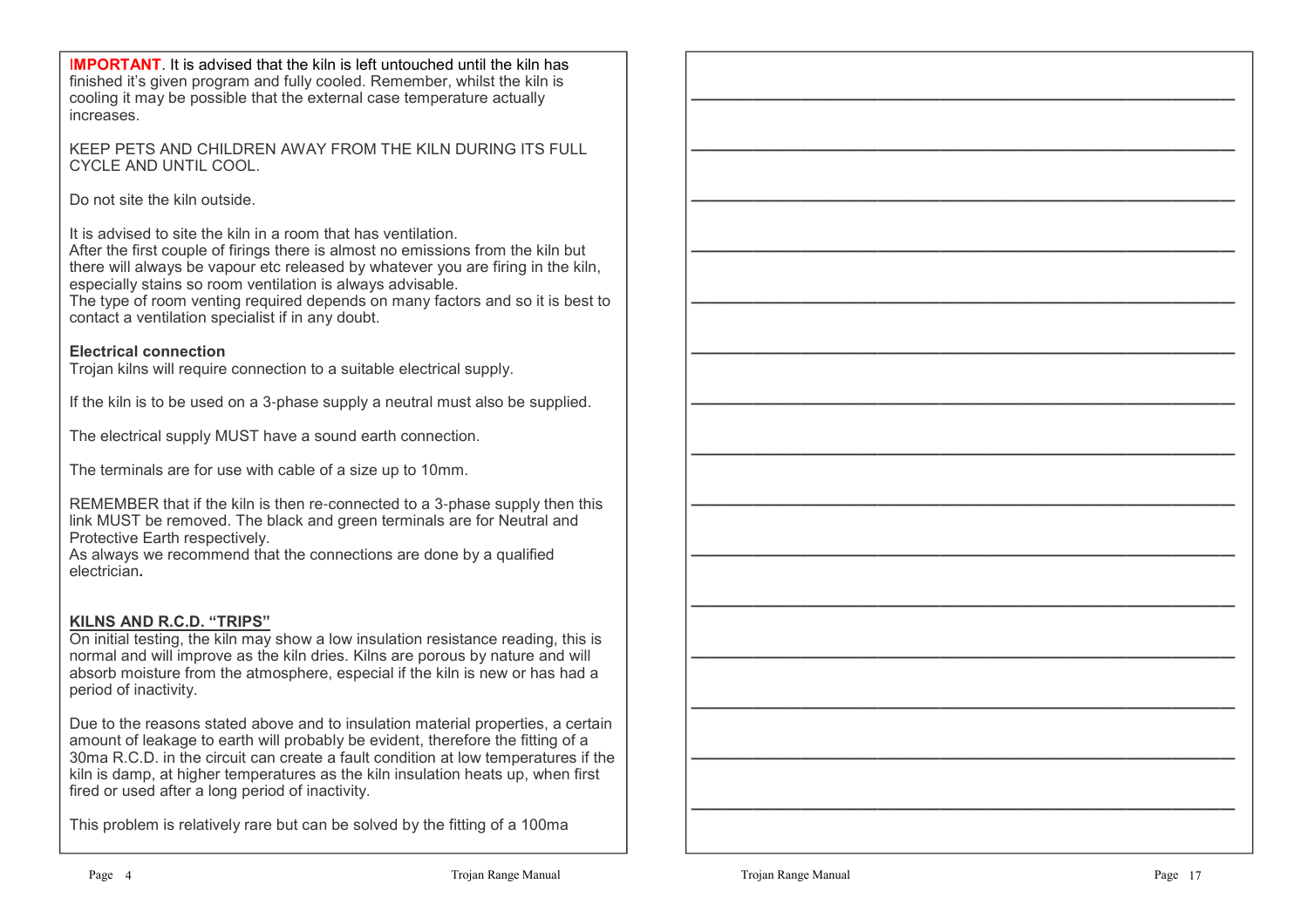Consult us or a fully qualified electrician for advise.

# **Connecting the controller**

 The controller supplied with your kiln will be fitted with a connecting plug. It will mate to a matching socket fitted to the lower rear of the kiln.

 The socket is sided and so will only allow the plug to be inserted in the correct manner.

Once the plug is inserted lock it into place using the securing clamp. Always ensure the mains power to the kiln is turned off before fitting or removing the plug.

# **Initial firing**

Before using the kiln it is advisable to fire the kiln empty to a temperature of 800 degrees centigrade at a rate of around 100 degrees per hour. Leave the top vent open.This will dry and "settle" the kiln.

Also if you have purchased the kilns furniture set with the kiln it is advisable to load the furniture into the kiln for drying. The kiln furniture will have been cut with a wet cutter and invariably contains a large amount of water.

 Load the kiln furniture using the props supplied to allow air space between the batts.

On the first firings, a slight odour will be emitted, this is the remnants of binding resins in the insulation and should stop after two or three firings depending on temperature of the firings.

For this initial firing we recommend that the kiln is in a well ventilated area.

We suggest that prior to the initial firing, that you use this instruction manual, and the controller manual to ensure you are familiar with all aspects of the kiln and usage of the controller.

We also recommend that the kiln controller is set to fire the kiln at full power to a low temperature and then end, say 50 degrees, whilst being monitored to ensure that it is switching off the kiln and that no problems have occurred during transport.

 At such low temperatures the kiln will overshoot the set point temperature by some amount.

 This is normal as the controller is set to full and not a controlled rate of climb. It may also cause the controller to show an Error message or code, again, this is normal as the controller may believe that the overshoot is caused by the kiln having a fault.

 **Notes**

**———————————————————————————————————** 

**———————————————————————————————————** 

**———————————————————————————————————** 

**———————————————————————————————————** 

**———————————————————————————————————** 

**———————————————————————————————————** 

**———————————————————————————————————** 

**———————————————————————————————————** 

**———————————————————————————————————** 

**———————————————————————————————————** 

**———————————————————————————————————** 

**———————————————————————————————————** 

**———————————————————————————————————** 

**———————————————————————————————————-**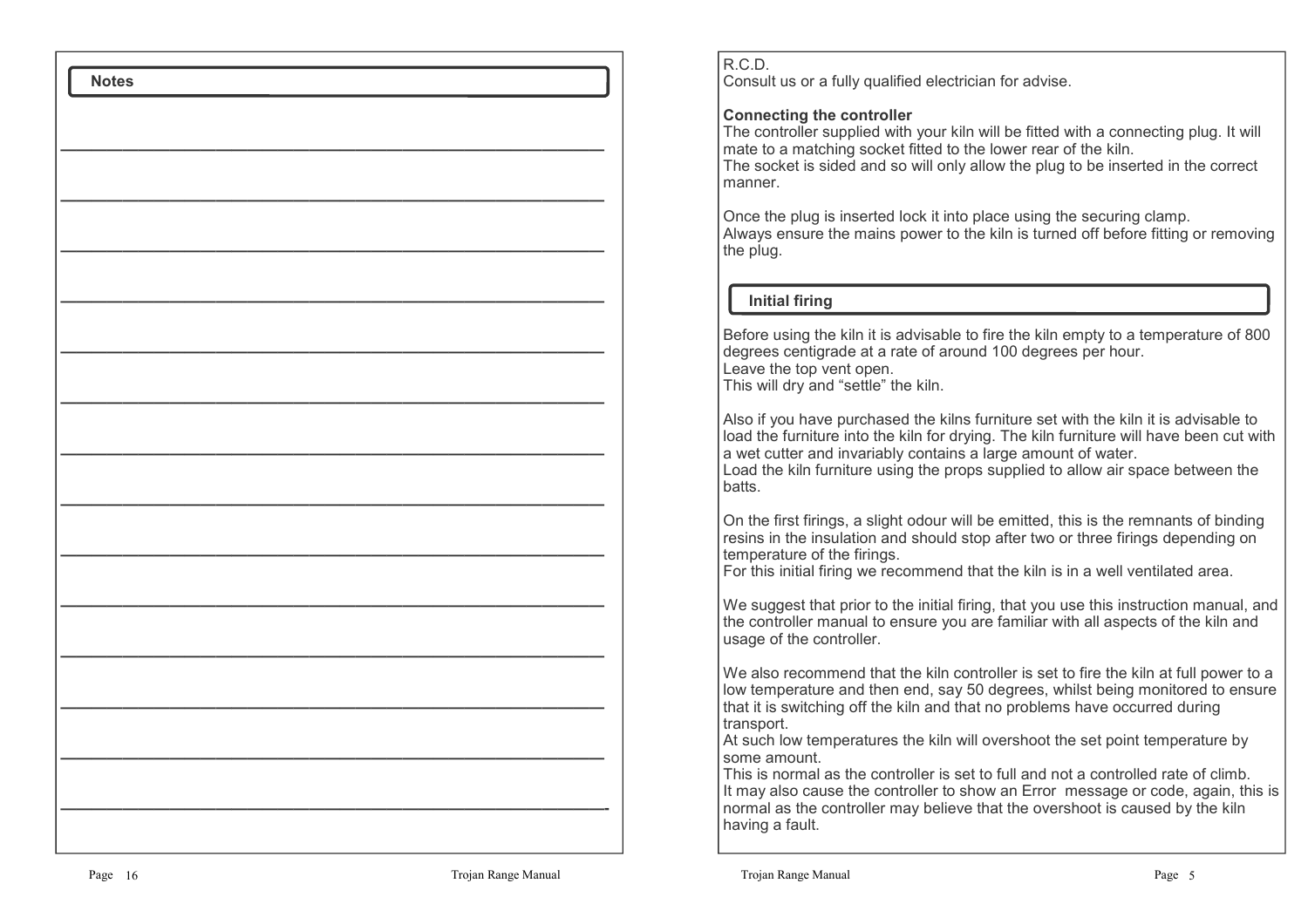This test is to ensure that the controller shuts the kiln power off, whether it be due to the correct temperature being reached or by it going into fault mode.

# **Control**

 The controller supplied with this kiln has already been set and the characteristics of the kiln have been entered in to it.

 The kiln and the controller will have already been put through a test firing at the factory.

Please read the instructions on control before starting to use your Trojan kiln.

# **Operation**

# **The vents**

 Trojan kilns have a door vent, which is manual and most useful as a spy hole and motorised roof vents which will do the real work automatically. The main principle of the roof vents is to release moisture from the kiln while it

is firing, to release vapours from glazes or colours and to aid in cooling of the kiln.

It is advised to have the roof vents open when releasing moisture and vapours or when requiring the kiln to cool quickly but have them closed during the high temperature of the firing to enable the kiln to remain efficient or to be closed during periods of the cycle when temperature uniformity in the kiln chamber is required..

For colour vapour release, the vents will be closed after the colour has finished releasing.

For cooling, the vents can be opened at any point after the final temperature has been reached. At this point it may be of advantage to open the front / side vents also to increase cooling. However, when and how the vents are opened for cooling is very much a preference action.

 After removing hot bungs take care use heat resistant clothes and clothing and to sit the hot bungs on a suitable, non combustible surface in an area that is away from children and pets.

# **Closing the door**

Gentle operation of the door will ensure less shock to the kiln brickwork.

The kiln is fitted with toggle clamps then they are preset at the factory. Close the door and lift/press the handle section of the clamp until it hits the door locator then apply more pressure until the clamp locks closed.. If over time the door seal compounds slightly it may be that the clamps need adjusting to maintain a good seal.

Continued use will almost certainly result in the connection failing.

# **Kiln is not reaching temperature or is slow.**

 This could be either an element failure, a burnt connection a loss of supplied power or a component failure. Get the kiln checked by a competent kiln engineer.

# **Cracks in the kiln brickwork.**

Minor cracking is to be expected, see page 10 of this manual.

# **Roof vents not opening. (Optional Automatic Roof Vents)**

 Check the event has been properly programmed with the event light lit in the sections where you want the vents to be closed.

# **Back up**

We pride ourselves on our back up and after sales service and so in the unlikely event of any problems please do not hesitate to call our staff for friendly help and advise.

# **Contact us**

**Kilncare ltd, The Kiln Works, 907 Leek New Road, Baddeley Green, Stoke on Trent, Staffordshire, United KingdomST2 7HQ,**

**Tel +44 1782 535915 /535338,**

**E-mail sales@kilncare.co.uk,** 

**Web www.kilncare.co.uk**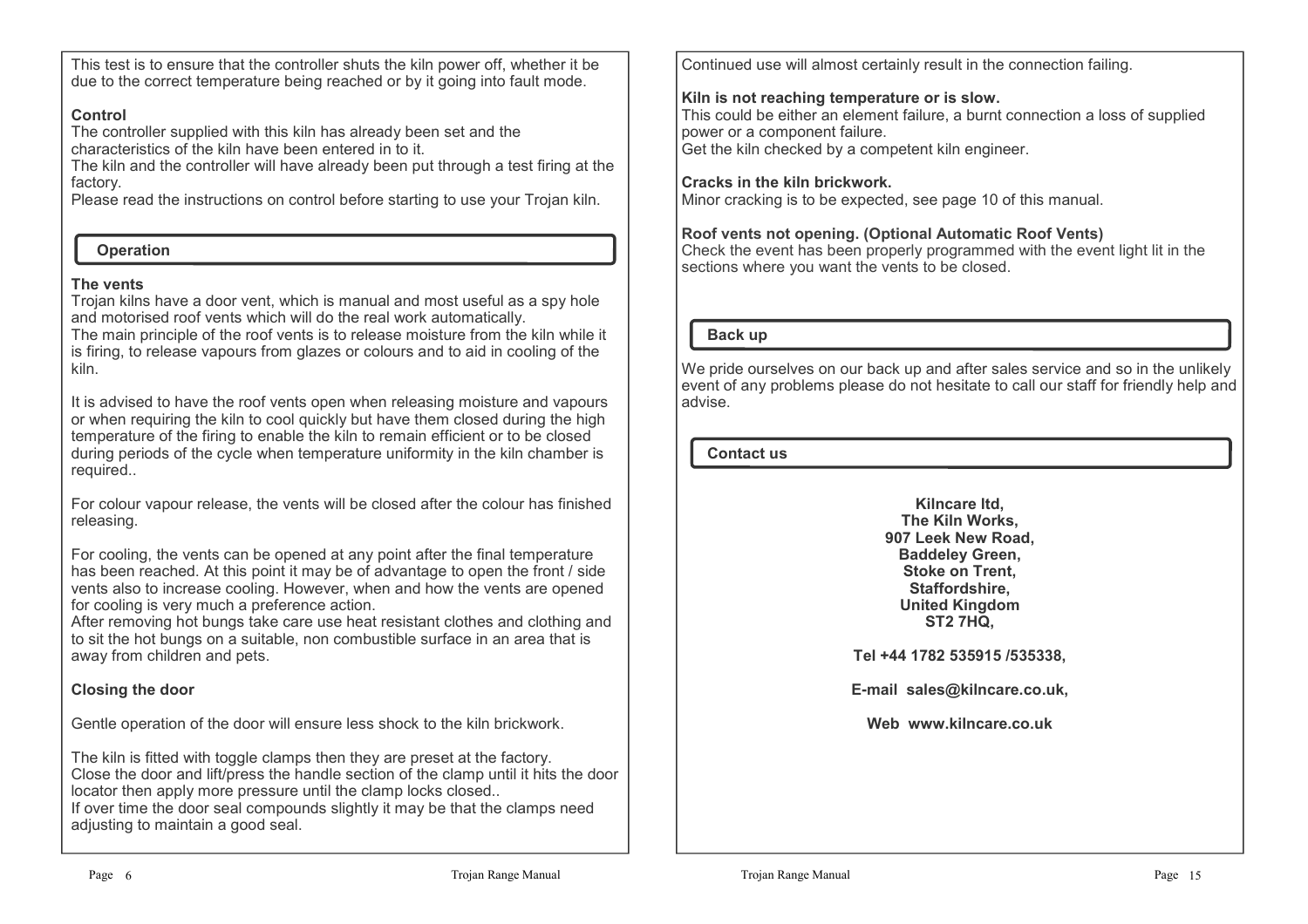## **Trouble shooting**

**Control has no lights** If the "mains on" light is not illuminated on the kiln :- Check that the mains isolator is turned on.

With the kiln turned off, check the cable from the kiln to the controller for damage.

Check the mains fuses.

Check the condition of the mains cabling and the mains isolator/socket.

If the "mains on" light is illuminated:- Check that the black switch on the underside of the controller is "on".

Check that the controller is securely plugged into the kiln.

With the mains turned off, a competent person should be used to check the condition of the two glass 1 amp fuses in the rear of the kiln.

If the above appear correct contact Kilncare.

#### **The control is working correctly, is showing that the kiln is receiving power but the kiln is not heating up.**

 With the kiln turned off, check the cable from the kiln to the controller for damage.

Check that the controller is securely plugged into the kiln.

With the mains turned off, a competent person should be used to check the condition of the internal wiring and electrical contact points. If there is no obvious damage, then the kiln will need to be checked over with an electrical meter.

Check that the lid limit switch at the rear of the kiln is still securely fitted. A competent person should check the heat fuse, which is situated with the element connection panel on the side of the kiln lid.

#### **Controller shows an ERROR message.**

Consult the controller manual and contact Kilncare.

## **A crackling noise can be heard when the kiln is firing.**

 This will be a loose connection and needs to be fixed immediately by a competent person.

This is done with two correctly sized spanners. Release the nuts on the toggle clamp plunger pin, close the door and adjust the plunger pin until it applies a gentle pressure to the door when it is in the closed position.

 Do no over adjust as this will make the clamp difficult to operate and will apply unwanted pressure to the door.

To adjust the toggle clamp it does not need to be removed from the kiln body

# **The Interlock**

 On all Trojan kilns a captive style interlock is used to protect the user from electric shock.

 After the door is closed and the clamps set, engage the interlock into its slot in the kiln front plate.

The interlock key is rectangular in will only fit in the correct way.

 To turn the interlock on, turn 90 degrees clockwise, to disengage turn 90 degrees anti-clockwise. This movement is spring assisted and requires only slight effort. Once it starts to turn it will engage fully with the help of its internal spring,

## **DO NOT FORCE THE INTERLOCK ONCE ITS FINAL POSITION IS**

 **REACHED.** The interlock will not be "any more on" but you may damage the internal mechanism.

## **Loading**

Before loading the kiln it is advisable to turn the kiln off at the mains supply, event though your safety is ensured by the door interlock switch.

You may have purchased the kiln with a kiln furniture set or you may be using your existing furniture.

 The primary consideration when stacking kiln furniture is stability.How you load the shelves is very much a matter of preferance. How and where you place your ware will also be very much a matter of preference.

 If the kiln is supplied with half batts, i.e. two shelves per layer, you may find that 3 props will be suffice or you may be happier using a prop in each corner. There is not fixed way of loading kiln furniture, the important thing is that the batt has adequate support.

When loading the kiln furniture be careful, remember, the batts are harder than the brick wall of the kiln and in our experience a large proportion of kiln wall damage is caused by careless kiln furniture loading.

For obvious reasons, care must always be taken when loading larger objects into deeper kilns to avoid back strain.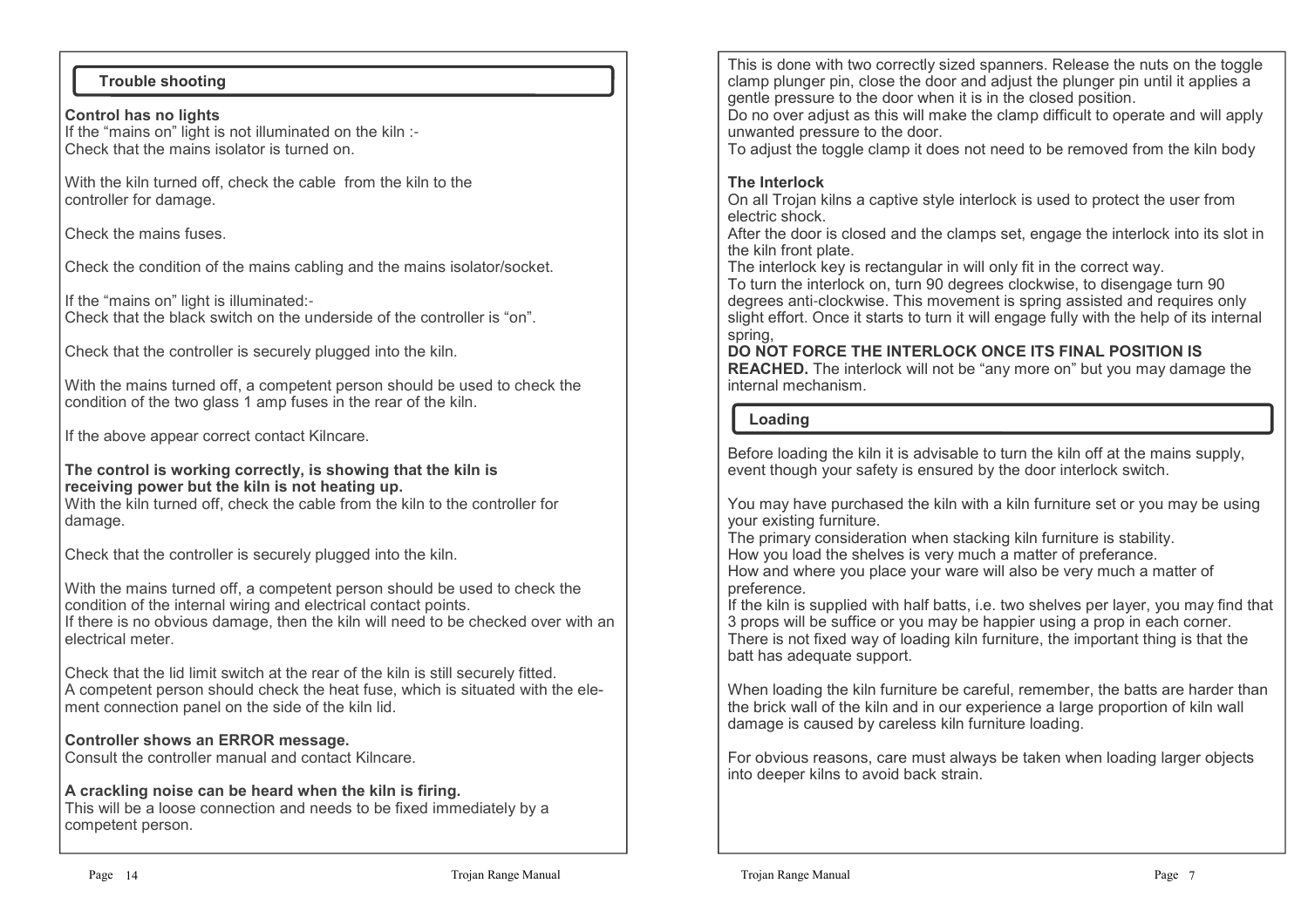# **What to expect on the initial firing**

Once the interlock has been engaged and the power turned on the red "mains on" light on the kiln should illuminate and the controller should illuminate. If there is no display on the controller at this point check that the on-off button on the controller is in the "on" position (where fitted).

 Once the controller has been programmed and started a click will be heard, this initial click will be the safety relay being energised and putting the kiln into a ready state.

 Once the controller is ready a second or second series of click will be heard and the orange "heat on" light will illuminate. This click and the orange light will simultaneously go on and off as the controller operates the kiln.

 The kiln is now firing, ensure that the door clamps are fully closed and that the vent plugs are in or out as required. (or lid dampers in the required position).

As mentioned earlier, initially there may be resin odours from the kiln.

#### **Kiln brickwork cracking.**

 After the initial firing small or hairline cracks may appear at various points in the kiln brickwork and possibly again at the first higher temperatures. This is normal and is due to expansion and contraction of the kiln bricks. After only a few firings the cracking will stop.

Please don't hesitate to call of if you have any concerns about this.

# **Looking after your kiln**

A large contributing factor to element failure is often that debris from general kiln use starts to clog up the grooves that the elements sit in causing them to overheat.

Periodically clean out these grooves and remove the dust and debris.

 This can be done by brushing gently with a suitable brush or by using a filtered vacuum cleaner.

 REMEMBER. After the first few firing the elements become less supple and so when cleaning the grooves be gentle with the elements and try not to disturb them too much.

 As always when working with refractory materials, wear protective clothing and use a suitable dust mask.

If an element starts to "curl" out of the groove it can be saved but the earlier you try the better the result.

 Heat around the area that is starting to curl out with a gas gun and, once the element is orange, ease it back into position with a heat resistant tool. This repair can result in burns if care is not taken and so if in doubt, contact a recognised kiln engineer.

### **Example program**

 If you require the kiln to start a 7am, fire as fast as it can to 800c with the dampers open, then hold for 10 hours with the dampers closed. It would be programmed like so.

We will presume that it is being

programmed at 5pm the evening before. We will make this program 4.

Press "step". Use "up" or "down" to select 4 in the top display. Press "step" Use "up" or "down" keys to select a delay time of "14.00" hours.Press "step". Use "up" or "down" keys to enter "FULL" for ramp rate. Press "fn" and "step" to select damper closed, green light illuminated. Press "step". Use "up" or "down" keys to enter "800" for temperature. Press "step". Use "up" or "down" keys to select a dwell time of "10.00" hours.Press "fn" and "step" to select damper open, green light extinguished.

Press "start" twice. Top display will flash program number then"14.00" with a flashing dot. The bottom window will show"- -" and the delay triangle will flash.

The firing cycle has now begun and the kiln will start to heat in 14 hours.

 **GATEway**

Full instructions on WIFI access to the Kilncare GATEway are in the separate GATEway instruction manual provided with your Trojan.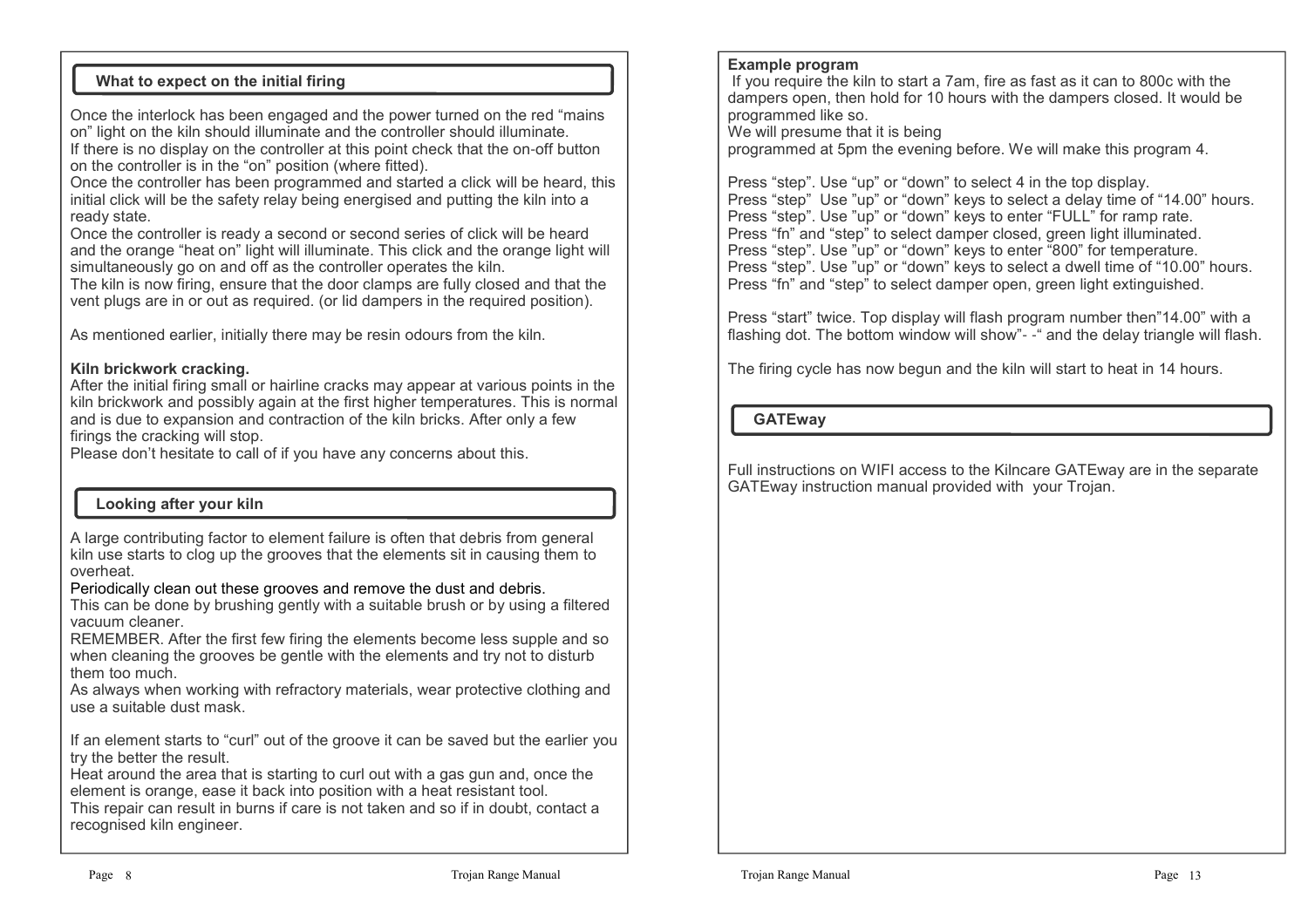#### will go blank.

 Press "start" again and the top display will briefly display the Program number then it will begin the program. Depending on the program contents the delay triangle or the ramp triangle will flash and the segment number will be displayed in the bottom display.

 If a delay has been set the delay triangle will flash and the top display will act as a count down timer showing the hours and minutes remaining before the kiln starts to fire.

 As the kiln fires the top display will show the kiln temperature and the bottom display will show the segment number. If the kiln is climbing the upward facing ramp triangle will flash. When the kiln is holding temperature the dwell light will flash.

#### **To stop a program**

Press "start".

#### **To pause a program**

Press and hold the "Function" key then press the "Pause" key.

The top display will alternate between the current temperature and

 " - - ". This temperature will be held indefinitely or until the pause key is pressed again. A warning reminder will be sounded every 10 seconds during the pause. When the pause is stopped the kiln will continue through the program from where it was paused.

#### **To forward a program**

 At any time the controller can be made to skip to the next segment. To do this, hold the "Function" key and press "advance". This can be useful if the pause button is used.

## **To view entered program data**

 This can be done whether the kiln is firing or not. Press the step key, each press will forward the display to the next section. Once viewed, press the "start" key once to return the control display to kiln temperature.

#### **To alter program data while the kiln is firing**

 Press the "step" key until the desired value is displayed. Alter it using the "up" or "down" keys. Press the "start" key once and the new value will be stored and the kiln will continue to fire.

Depending on use it advisable to check all electrical connections are tight every 6 months or so and that no cables are discolouring due to heat.

It is advisable to have the kiln periodically checked by a qualified person to ensure all electrical components are in a healthy condition.

### **Safety contactor circuit**

All kilns are fitted with a safety contactor and KCX electronic policeman unit as secondary back up against any failure or incorrect setting of the controller. This is an electronic monitoring system within the kiln and is preset at 1050c. If the KCX triggers you will here and audible beeping and the kiln will cease to fire and will result in an error message appearing on the controller.

The KCX is only reset by powering down the kiln and waiting 20 seconds before reapplying the power.

# **Kiln control instructions**

For full instructions for the controller supplied with your kiln consult the separate instruction manual supplied with the controller.

The power switch for the KCR335C WIFI is located on the under side of the controller.

On power up controller will go into test mode then after a few seconds will settle down and show kiln temperature in the top display.

Before starting, make sure that only the top display is illuminated, if any other lights are lit press the "start" key to extinguish them.

Trojan kilns are designed to be multi-zone controlled.

 This is handled internally by the controller and requires no further input from the user.

 The zones, generally three, each have their own thermocouple. As the kiln fires it is not unusual for one zone to creep slightly hotter or to remain a little cooler than the other zones. The controller will not allow this to happen and will compensate by applying extra power, or reducing power to the zones that require action. This can mean that there will be sometimes be multiple clicks from the kiln as the controller makes the adjustments.